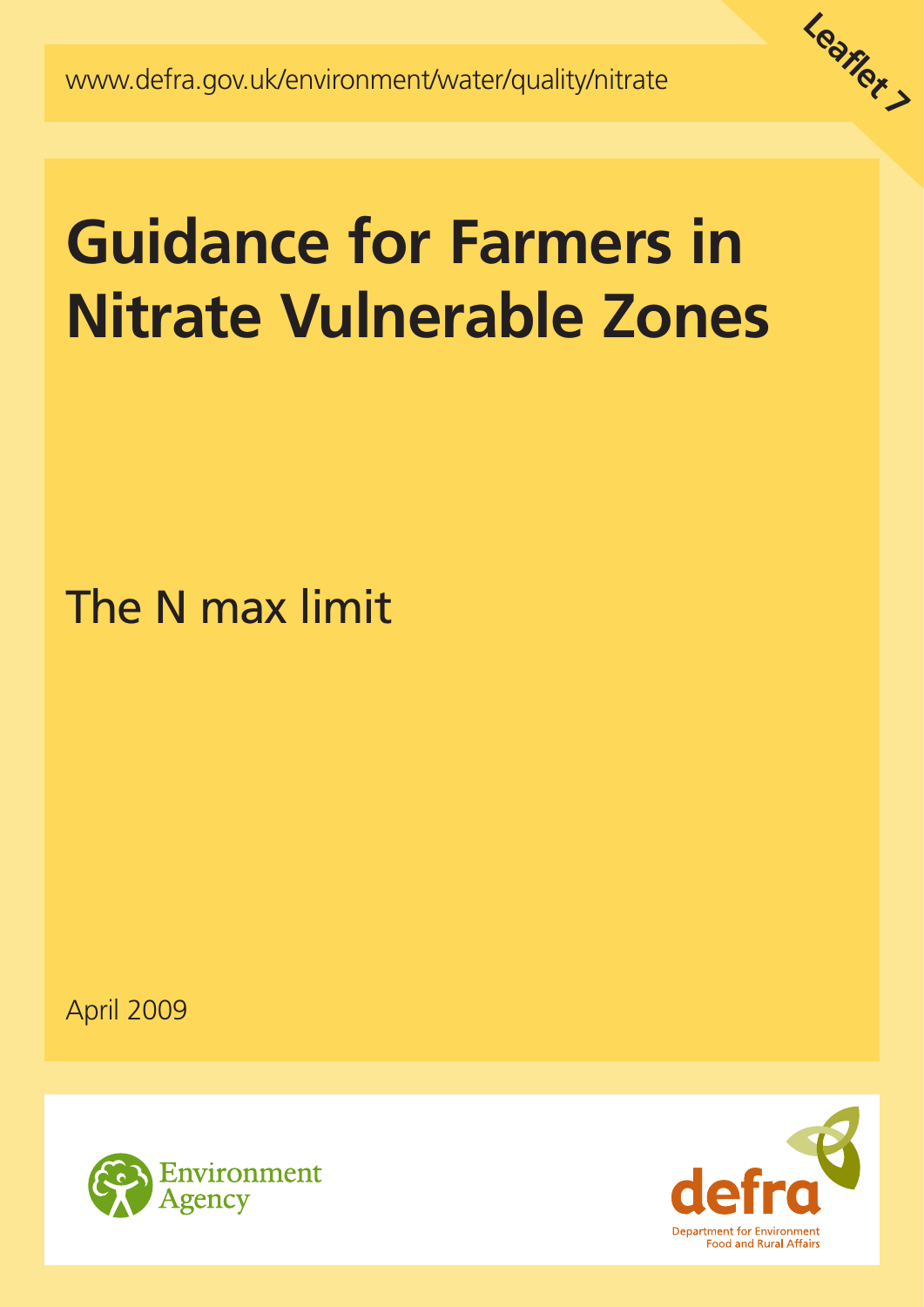Department for Environment, Food and Rural Affairs Nobel House 17 Smith Square London SW1P 3JR Telephone 020 7238 6000 Website: www.defra.gov.uk

© Crown copyright 2009 Copyright in the typographical arrangement and design rests with the Crown.

This publication (excluding the royal arms and departmental logos) may be reused free of charge in any format or medium provided that it is reused accurately and not used in a misleading context. The material must be acknowledged as crown copyright and the title of the publication specified.

Electronic copies and further information on Nitrate Vulnerable Zones are available at www.defra.gov.uk/environment/water/quality/nitrate

Hard copies of this publication may be requested from:

Defra Publications Admail 6000 London SW1A 2XX

Order line: 0845 955 6000 Fax: 01709 881673 Email: defra@cambertown.com Website: www.defra.gov.uk/environment/water/quality/nitrate

Published by the Department for Environment, Food and Rural Affairs

The guidance in this series of leaflets is designed to help farmers be compliant with The Nitrate Pollution Prevention Regulations 2008 (SI2349 September 2008). The guidance has been produced in association with the Environment Agency, who is responsible for assessing farmers' compliance with these Regulations.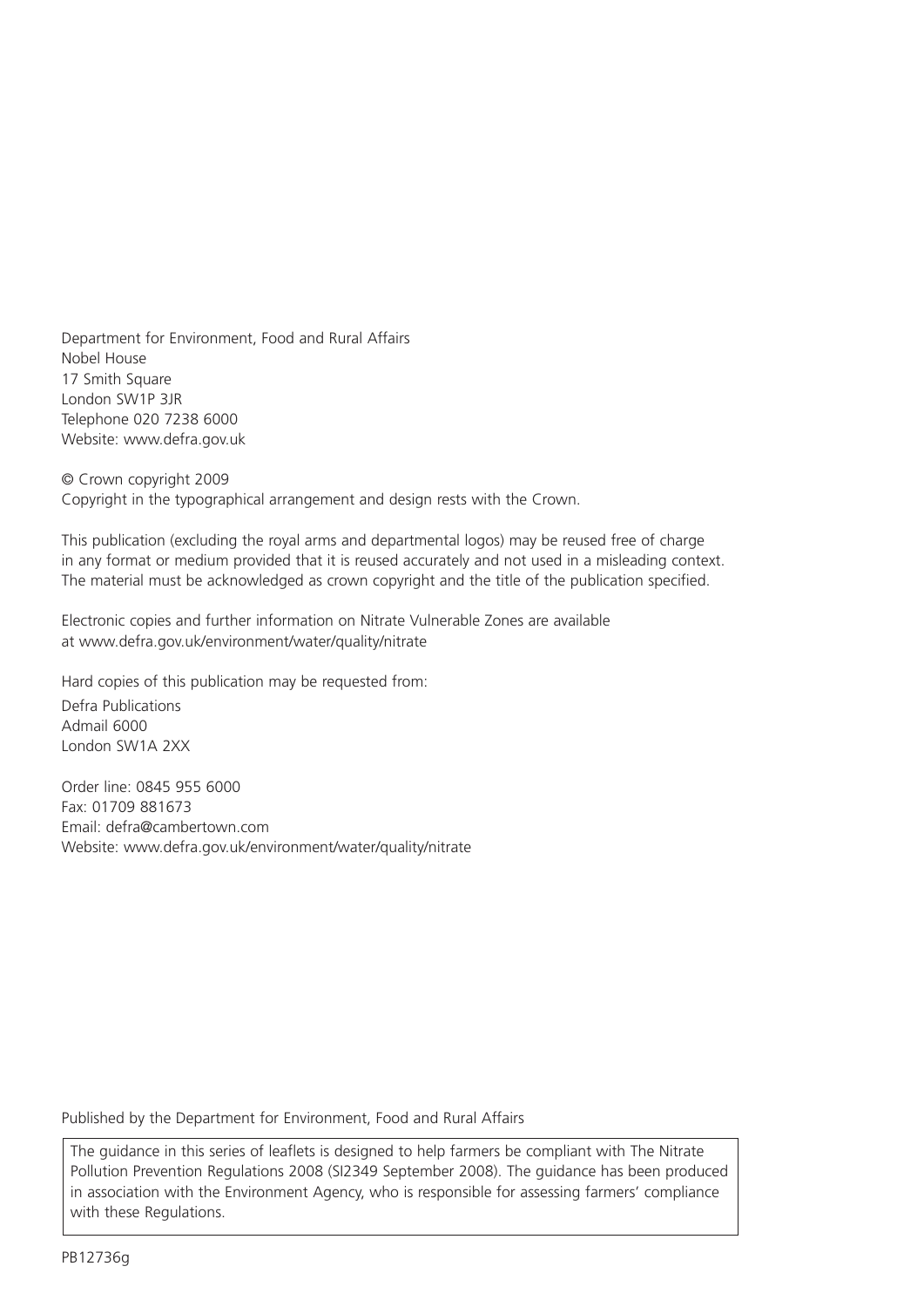**Part 4 of the Regulations establishes a number of rules limiting the amount of nitrogen that can be applied to specified crops. These are summarised below.**

#### **YOU MUST:**

- **Ensure that the average nitrogen application rate (from manufactured nitrogen fertiliser and crop available nitrogen from livestock manures) to a specified crop type does not exceed the N max limit for that crop type**
- **Follow a defined process when calculating your compliance with this limit**
- **Keep annual records to demonstrate your compliance**

If you are in an NVZ originally designated in 1996 or 2002, you will need to comply with these rules from 1 January 2009. However, if you are in an NVZ newly designated by the 2008 Regulations, you will have until 1 January 2010.

The boxes below describe the limit in more detail and the following paragraphs provide further explanation. A step-by-step guide is provided at the back of this Leaflet to help you calculate and record your compliance.

#### **1. The N max limit**

YOU MUST ensure that the average nitrogen application rate (from manufactured nitrogen fertiliser and crop available nitrogen from livestock manure) to the following crops does not exceed the N max limit for that crop type:

• winter wheat, spring wheat, winter barley, spring barley, winter oilseed rape, sugar beet, potatoes, forage maize, field beans, peas and grass.

Note – the N max limits for these crops are provided in Table 5, Leaflet 3.

The N max limit applies to the average nitrogen application rate for that crop type across your farm. This means that it may be possible, in one or more individual fields with the same crop type, to apply nitrogen at a rate that is higher than the N max limit, provided that the average application rate across the whole area of the crop type on your farm does not exceed the N max limit.

In the majority of cases you should be applying considerably less than the N max limits and in line with your plan of nitrogen applications (as developed in accordance with the rules described in Leaflet 6).

There are only N max limits for the crop types listed in the above box. Although nitrogen application rates to other crops are not limited, you will need to plan the applications of nitrogen to these crops and are encouraged to balance nitrogen inputs from all sources with the foreseeable nitrogen requirements of the crop (see Leaflet 6).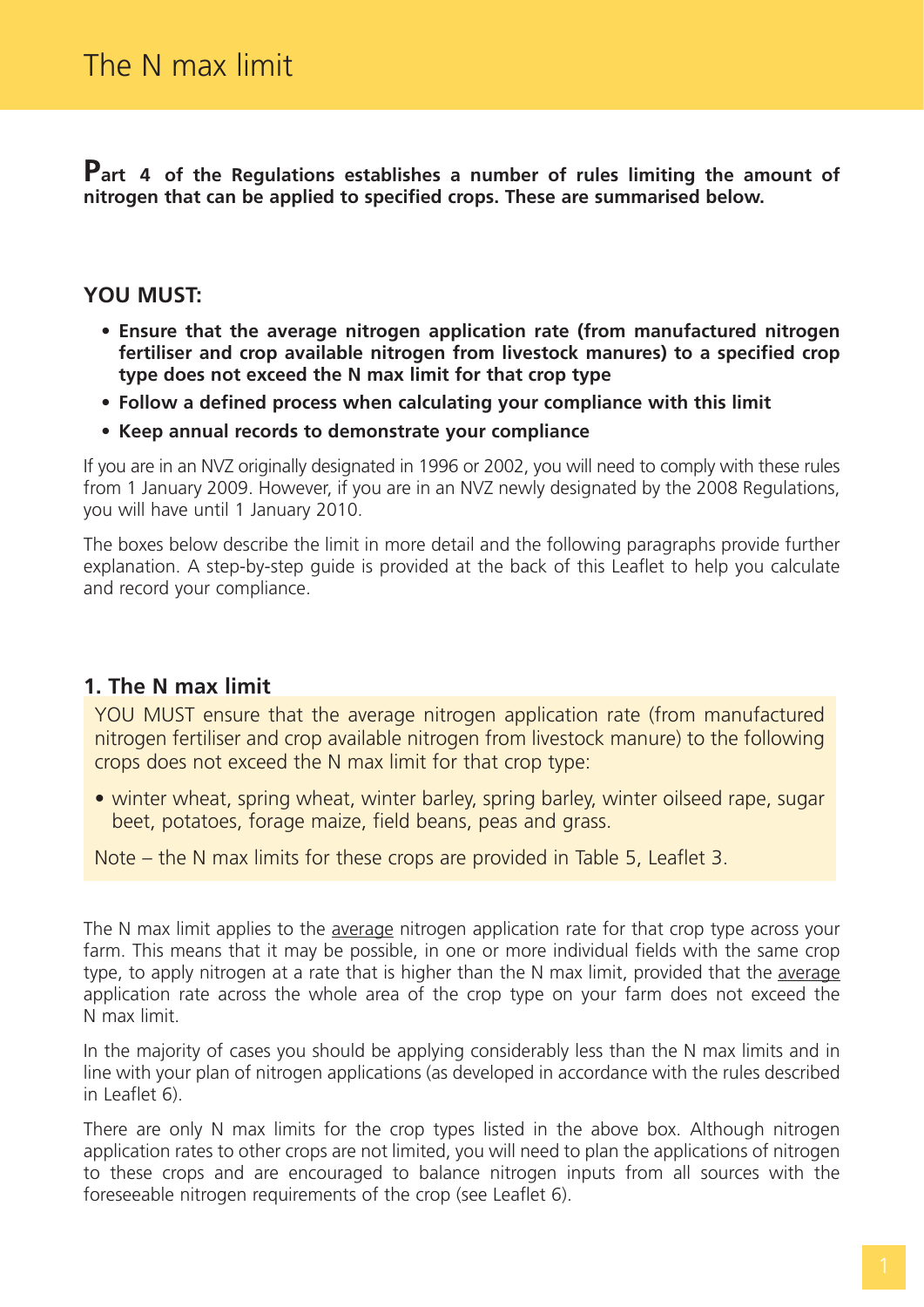# **2. Calculating your compliance**

The Regulations set out the factors you must take into account when calculating your compliance with the N max limit.

You can adjust the N max limits that apply to the crops grown on your farm to take account of local information relating to the field or crop (e.g. higher than standard yields, grain quality targets, shallow soil type). The notes to Table 5, Leaflet 3 describe the permitted adjustments.

When determining the amount of nitrogen available for crop uptake from applications of livestock manure, YOU MUST:

- First establish the total amount of nitrogen in the manure using the standard values in Table 7, Leaflet 3 or by sampling and analysis; and
- Then calculate the amount of crop available nitrogen using the percentages provided in Table 8, Leaflet 3.

It is recommended that you take account of the N max limits when planning your use of nitrogen (see Leaflet 6). If you only do the calculation after harvest you may find that you have already exceeded the limit.

To help with your calculation, you can use the step-by-step guide at the back of this Leaflet (Annex 1) or the PLANET software. The Environment Agency will accept either as a way for you to record your calculation.

Important points to note when calculating compliance with the N max limit:

- If your field records demonstrate that the nitrogen application rate to each field growing a particular crop type is lower than the N max limit for that crop type, then you can be confident that you have complied with the N max limit and do not need to complete the full calculation described in Annex 1.
- The N max limit only applies to nitrogen from applications of manufactured nitrogen fertiliser and the crop available nitrogen from applications of livestock manure. You do not need to allow for the nitrogen from:
	- livestock manure that is directly deposited by grazing animals;
	- applications of other types of organic manure that are not from livestock (e.g. sewage sludge, compost); or
	- applications of other types of nitrogen-containing materials (e.g. dredging from ditches).
- You should include any crops grown on land (in an NVZ) which is rented by you and is under your control during the growing season of the crop.
- If you want to adjust the N max limit for a crop on the basis that you expect to achieve a higher than standard yield, you should have written evidence from at least two previous crops to show that this is a realistic estimate of the likely crop yield.
- The percentages for calculating crop available nitrogen in slurry and poultry manure (provided in Table 8, Leaflet 3) will increase from 1 January 2012. This is when applications of these types of livestock manure must shift to times of the year when more nitrogen will be supplied to the crop (as this is the latest date from which the closed periods for organic manures (Leaflet 8) will apply).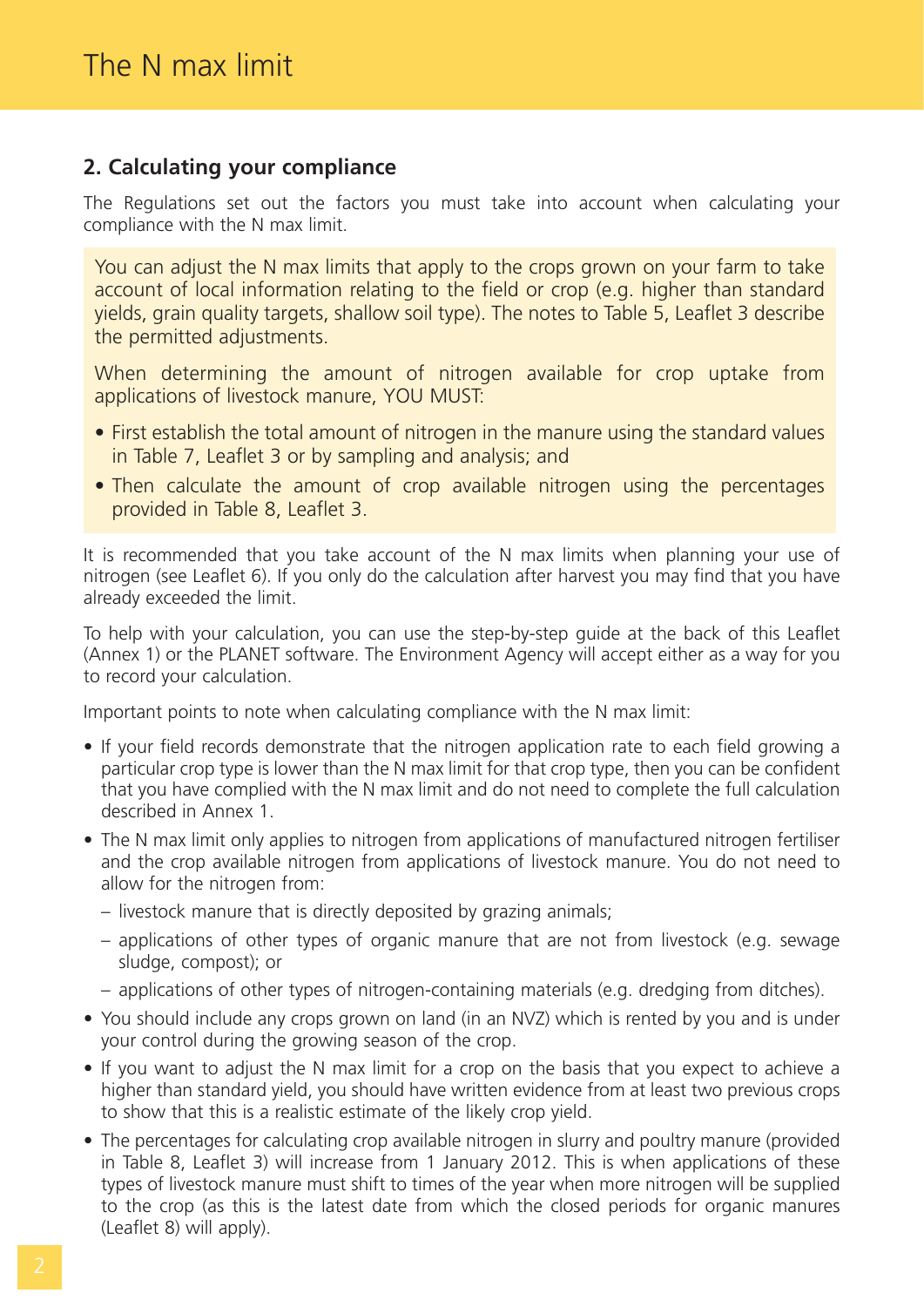# **3. Record keeping**

The Environment Agency will check your compliance with the N max limit by inspecting your field records and checking that the average nitrogen application rate made to a particular crop type is less the N max limit for that crop type.

The Regulations require that you keep the following records:

For each crop in each field, YOU MUST record:

- details of the actual applications of organic manure and manufactured nitrogen fertiliser; and
- details of the crop grown.

Note – A full description of the required records is provided in Annex 1 of Leaflet 6.

It is recommended that you keep a record of your calculation of your compliance with the N max limit. The step-by-step guide at the back of this Leaflet (Annex 1) can be used to keep a record of your calculation.

# **4. Further information**

- A helpline has been established to assist with the interpretation of the NVZ rules. The helpline number is **0845 345 1302** (8am – 6pm). The helpline is run by Momenta on behalf of Defra.
- The Fertiliser Manual (RB209), due to be released by Defra in 2009, and subsequent editions. The Fertiliser Manual (RB209) is the revised version of Defra's Fertiliser Recommendations for Agricultural and Horticultural Crops (RB209) publication (7th edition, 2000), available electronically at: www.defra.gov.uk or in hard copy from The Stationery Office, PO Box 29, Norwich, NR3 1GN or: www.thestationeryoffice.com
- A free copy of the PLANET software can be obtained by going to www.planet4farmers.co.uk or by ringing the PLANET Helpline on 08456 023864.
- Further advice to understand and interpret the rules in specific circumstances is given in 'Nitrate Vulnerable Zones (NVZs) – Questions and answers'. This can be found on the Environment Agency website.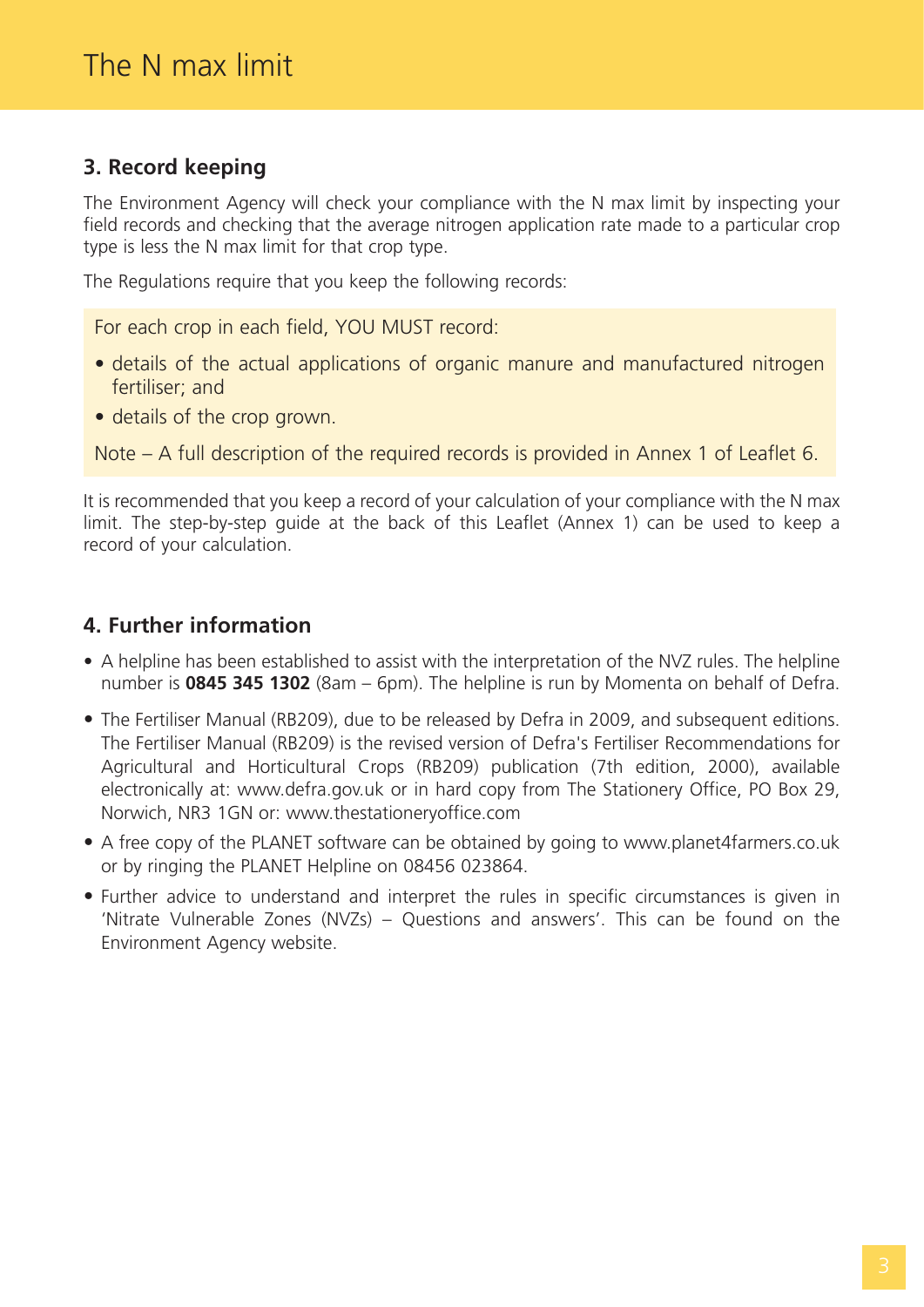### **Step-by-Step Guide for Calculating Compliance with the N Max Limit**

N max limits have been established for the following crop types (see Table 5, Leaflet 3):

• winter wheat, spring wheat, winter barley, spring barley, winter oilseed rape, sugar beet, potatoes, forage maize, field beans, peas and grass.

It is recommended that you take account of the N max limits when planning your use of nitrogen (see Leaflet 6). If you only do the following calculation after harvest you may find that you have applied too much nitrogen and already exceeded the limit.

You will need to carry out the following 6 steps for **each of the specified crop types grown on your farm** where at least one field has received, or is expected to receive, a higher rate of nitrogen application than the N max limit listed in Table 5, Leaflet 3.

- **Step 1** Collect your information
- **Step 2** Calculate the maximum limit for nitrogen applications to the specified crop type, taking account of any relevant adjustments (see Leaflet 3)
- **Step 3** Calculate the crop available nitrogen supplied to the crop type from all livestock manure applications
- **Step 4** Calculate the nitrogen supplied to the crop type from all applications of manufactured nitrogen fertiliser
- **Step 5** Calculate the total amount of nitrogen applied to the crop type (from manufactured nitrogen fertiliser plus the crop available nitrogen from livestock manure)
- **Step 6** Compare the total amount of nitrogen applied to the adjusted N max limit for this crop type

# **Step 1 Collect your information**

You will need to have available the following basic information:

- a. Leaflet 3 Specifically Table 5 for the N max limits and Tables 7 and 8 for the N content of livestock manures;
- b. The results of sampling and analysis of livestock manure (if undertaken);
- c. Field records of actual applications of livestock manure and manufactured nitrogen fertiliser;
- d. The cropped area of the fields on your farm.

**Note:** If you only know the field area in acres you will need to convert them to hectares. To do this multiply the number of acres by 0.405 (e.g. 276 acres  $= 112$  ha).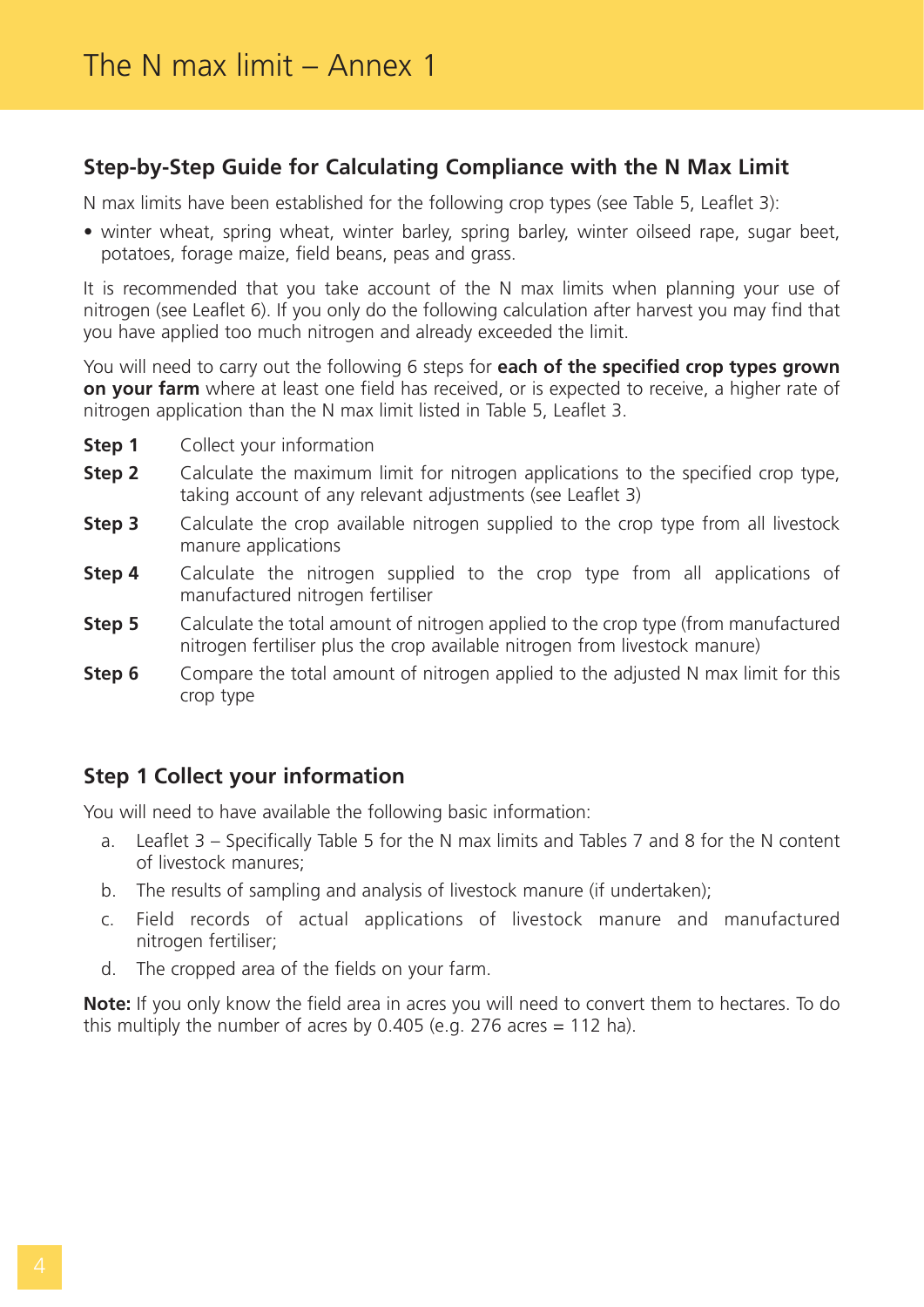#### **Step 2 Calculate the maximum limit for N applications to the crop type taking account of any relevant adjustments**

Complete **Table 1** to calculate the maximum limit for nitrogen applications to the crop type.

Enter the crop type, harvest year and N max limit (before adjustments) in the spaces provided above the table (see Leaflet 3 for the N max limits). Then complete columns 1 to 9 for each field growing that crop type.

- **Column 1** Enter the field name/reference.
- **Column 2** Enter the cropped area of the field (ha).
- **Column 3** Enter your expected yield.
- **Column 4** Enter +20 if the soil type is 'shallow' and the crop type is autumn or early winter sown wheat or winter barley.
- **Column 5** Enter an appropriate adjustment (see Leaflet 3) to the N max limit if your justifiable expected yield is above the standard yield for the crop type.
- **Column 6** Enter +40 if a milling wheat variety is being grown.
- **Column 7** Enter +80 if the current or previous crop has had straw or paper sludge applied to it.
- **Column 8** For grassland, enter +40 if three or more cuts of grass are taken from the field.
- **Column 9** Calculate the adjusted N max limit (kgN/ha) for each field. To do this, add the numbers in columns 4 to 8 to the N max limit (before adjustments) that you entered at the top of the table.
- **Column 10** Calculate the maximum limit for nitrogen applications (kgN) for each field (multiply column 2 by column 9). Add up the values in column 10 for all fields and enter this number in box **A** at the bottom of column 10 to give the maximum limit for nitrogen applications to the crop type.

Examples of completed versions of Table 1 are provided overleaf.

**Note:** *You can convert the total limit for nitrogen applications given in box A into an average and adjusted N max limit for the crop type by:*

*Dividing the figure in Box A by the total area of the crop type (i.e. the sum of column 2)*

*This average and adjusted N max limit could prove useful when planning your applications of nitrogen at the start of the growing season to ensure that you do not breach the N max limit.*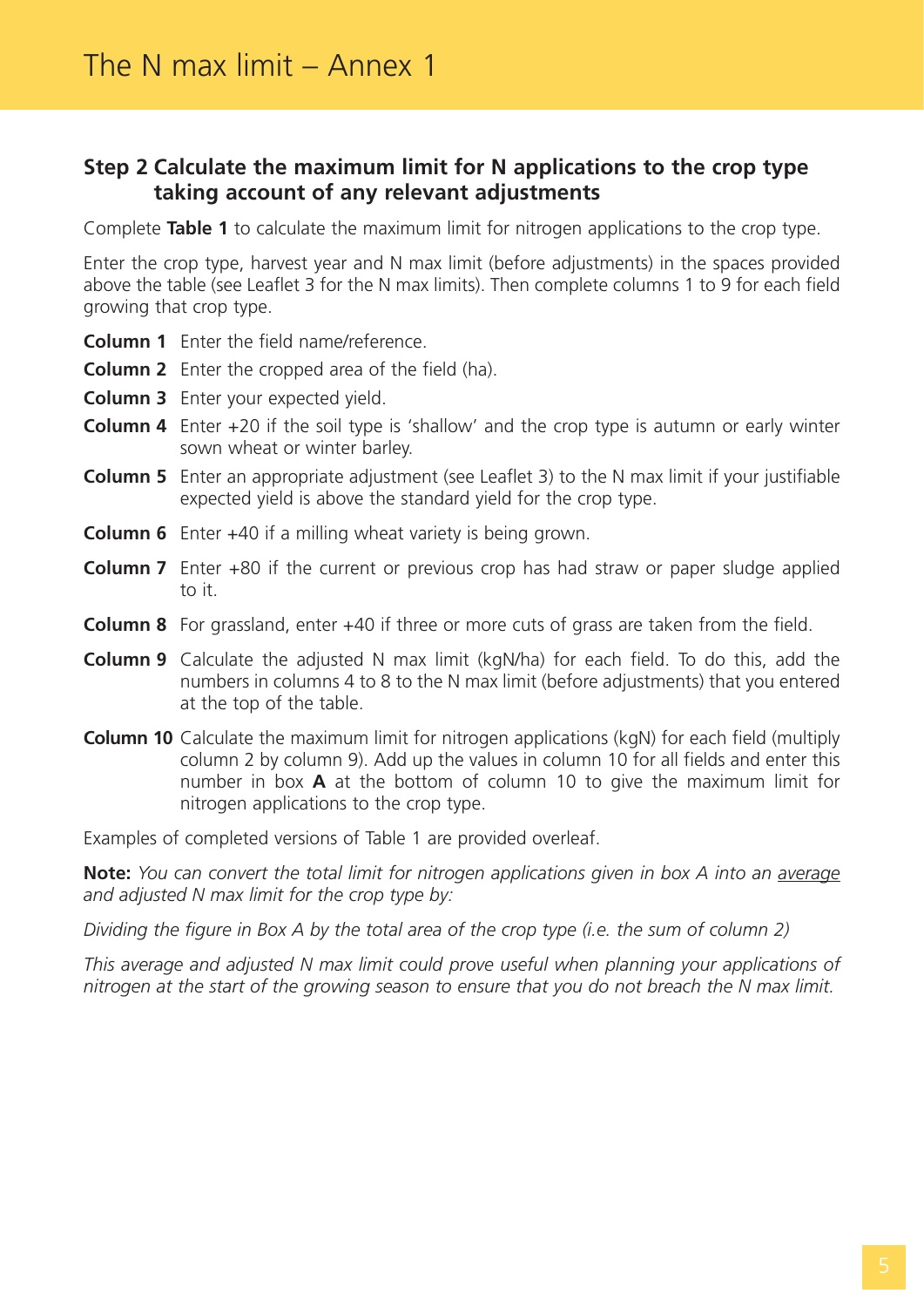| Crop type: Wheat, autumn or early winter sown |                         |                 |           | Harvest year: 2009       |                         | N max limit (before adjustments): 220 kg N/ha |                               |                         |                        |
|-----------------------------------------------|-------------------------|-----------------|-----------|--------------------------|-------------------------|-----------------------------------------------|-------------------------------|-------------------------|------------------------|
| Column <sub>1</sub>                           | $\sim$                  | $\infty$        | 4         | $\sqrt{2}$               | 9                       | $\overline{\phantom{0}}$                      | $\infty$                      | e                       | 01                     |
|                                               | Crop area               | <b>Expected</b> |           |                          | Adjustments             |                                               |                               | <b>Adjusted N</b>       | Maximum                |
| Field name/reference                          |                         | yield           | Soil type | Expected<br>yield        | <b>Milling</b><br>wheat | sludge or<br>straw<br>Paper                   | 3 or more<br>cuts of<br>grass | max limit               | limit for N<br>applied |
|                                               | <u>na</u>               | t/ha            | kg N/ha   | kg N/ha                  | kg N/ha                 | kg N/ha                                       | kg N/ha                       | kg N/ha                 | kg N                   |
| Example                                       |                         |                 |           |                          |                         |                                               |                               |                         |                        |
| Woodside                                      | 8.00                    | 9.5             | $+20$     | $+30$                    |                         |                                               |                               | 270                     | 2,160                  |
| Top field                                     | 6.00                    | 8.0             |           |                          | $+40$                   |                                               |                               | 260                     | 1,560                  |
| Upper No 1                                    | 12.00                   | 10.0            | $+20$     | $+40$                    |                         |                                               |                               | 280                     | 3,360                  |
|                                               |                         |                 |           |                          |                         |                                               |                               |                         |                        |
|                                               |                         |                 |           |                          |                         | MAXIMUM LIMIT FOR N APPLIED TO THE CROP       |                               | $\overline{\mathbf{A}}$ | 7,080                  |
|                                               |                         |                 |           |                          |                         |                                               |                               |                         |                        |
|                                               |                         |                 |           |                          |                         |                                               |                               |                         |                        |
| Crop type: Grassland                          |                         |                 |           | Harvest year: 2009       |                         | N max limit (before adjustments): 330 kg N/ha |                               |                         |                        |
| Column <sub>1</sub>                           | $\overline{\mathsf{C}}$ | m               | 4         | $\mathsf{L}\cap$         | $\circ$                 | $\breve{ }$                                   | $\infty$                      | o                       | 01                     |
|                                               | Crop area               | Expected        |           |                          | Adjustments             |                                               |                               | <b>Adjusted N</b>       | Maximum                |
| Field name/reference                          |                         | yield           | Soil type | Expected<br><b>yield</b> | Milling<br>wheat        | sludge or<br>straw<br>Paper                   | 3 or more<br>cuts of<br>grass | max limit               | limit for N<br>applied |
|                                               | <u>na</u>               | t/ha            | kg N/ha   | kg N/ha                  | kg N/ha                 | kg N/ha                                       | kg N/ha                       | kg N/ha                 | kg N                   |
| <b>Example</b>                                |                         |                 |           |                          |                         |                                               |                               |                         |                        |
| Pasture field                                 | 7.00                    |                 |           |                          |                         |                                               |                               | 330                     | 2,310                  |
| 8 acre                                        | 3.50                    |                 |           |                          |                         |                                               | $+40$                         | 370                     | 1,295                  |
| Number 6                                      | 6.50                    |                 |           |                          |                         |                                               |                               | 330                     | 2,145                  |
|                                               |                         |                 |           |                          |                         |                                               |                               |                         |                        |
|                                               |                         |                 |           |                          |                         |                                               |                               |                         |                        |
|                                               |                         |                 |           |                          |                         | MAXIMUM LIMIT FOR N APPLIED TO THE CROP       |                               | $\overline{\mathbf{A}}$ | 5,750                  |

| ģ |
|---|
|   |
| ٢ |
|   |
|   |
|   |
|   |
|   |
| š |
|   |
|   |

| $\circ$                                 | Adjustments<br>٩ |                                     |
|-----------------------------------------|------------------|-------------------------------------|
|                                         | Expected         | type<br>Soil t<br>Expected<br>yield |
| <b>Milling</b><br>wheat                 | yield            |                                     |
| kg N/ha                                 | kg N/ha          | kg N/ha<br>t/ha                     |
|                                         |                  |                                     |
|                                         |                  |                                     |
|                                         |                  |                                     |
|                                         |                  |                                     |
|                                         |                  |                                     |
|                                         |                  |                                     |
| MAXIMUM LIMIT FOR N APPLIED TO THE CROP |                  |                                     |

# The N max  $\lim_{x \to 0} \frac{1}{x}$  annex 1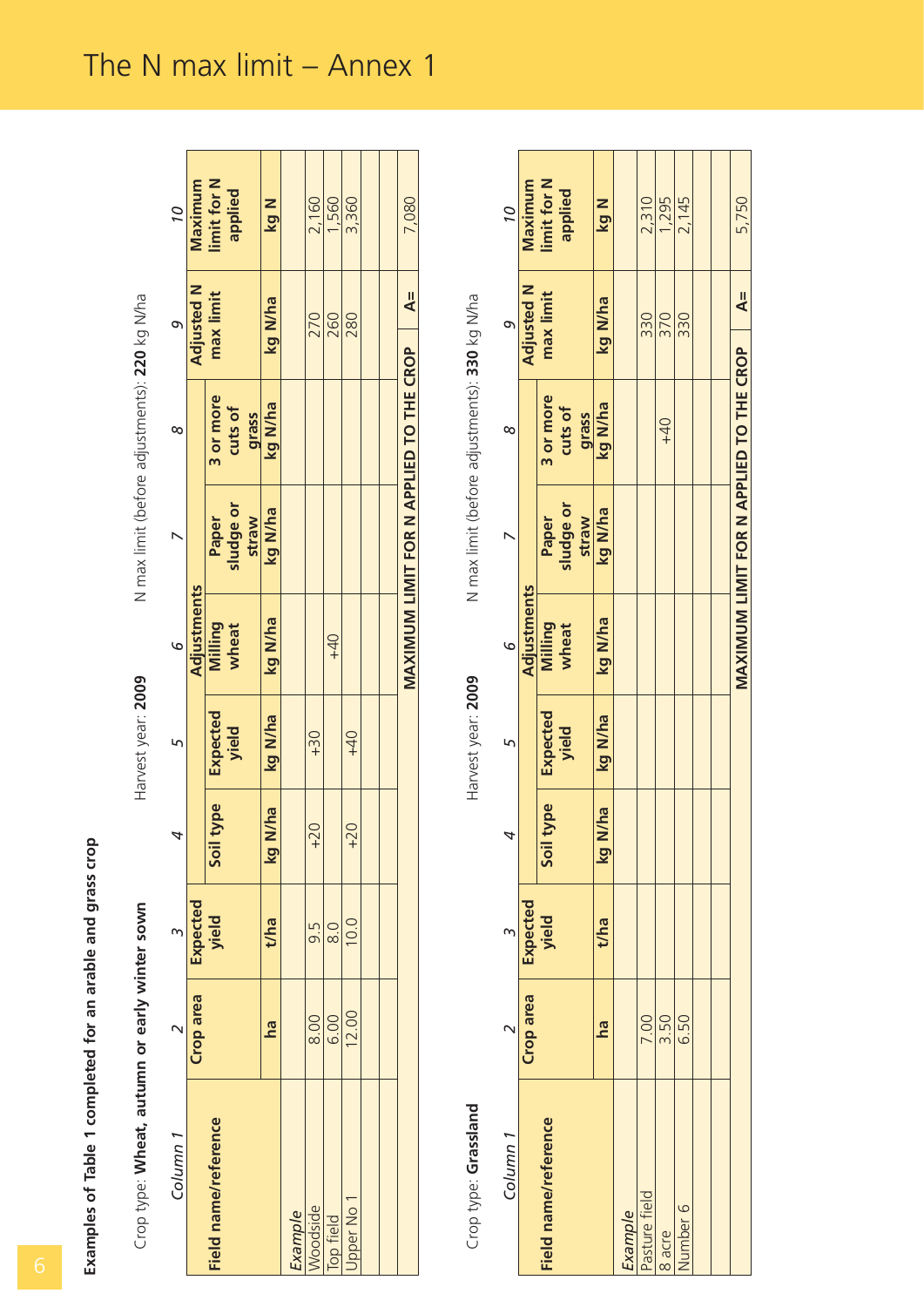| of area of the crop type       |
|--------------------------------|
|                                |
| ומא בא דמר דמי מונ<br>w<br>ココー |
|                                |
| where the field and i.e.       |
|                                |
|                                |
|                                |
| こくら こうしょう                      |
|                                |
| ne adlust<br>۰                 |
|                                |
| Table                          |

| The adjusted N max limits for each fiel<br>Table 1 |           |          |                |                   |                         | d and for the whole area of the crop type |                      |                      |                    |
|----------------------------------------------------|-----------|----------|----------------|-------------------|-------------------------|-------------------------------------------|----------------------|----------------------|--------------------|
| Crop type:                                         |           |          |                | Harvest year:     |                         | N max limit (before adjustments):         |                      |                      | kg Wha             |
| Column <sub>1</sub>                                | $\sim$    | $\sim$   | $\overline{a}$ | 5                 | $\circ$                 | $\overline{\phantom{0}}$                  | $\infty$             | $\sigma$             | 01                 |
|                                                    | Crop area | Expected |                |                   | Adjustments             |                                           |                      | <b>Adjusted N</b>    | <b>Total limit</b> |
| Field name/reference                               |           | yield    | Soil type      | Expected<br>yield | <b>Milling</b><br>wheat | sludge or<br>Paper                        | 3 or more<br>cuts of | max limit            | for N applied      |
|                                                    | ha        | t/ha     | N/ha<br>kg     | kg N/ha           | kg N/ha                 | kg N/ha<br>straw                          | kg N/ha<br>grass     | kg N/ha              | <b>N 6x</b>        |
|                                                    |           |          |                |                   |                         |                                           |                      |                      |                    |
|                                                    |           |          |                |                   |                         |                                           |                      |                      |                    |
|                                                    |           |          |                |                   |                         |                                           |                      |                      |                    |
|                                                    |           |          |                |                   |                         |                                           |                      |                      |                    |
|                                                    |           |          |                |                   |                         |                                           |                      |                      |                    |
|                                                    |           |          |                |                   |                         |                                           |                      |                      |                    |
|                                                    |           |          |                |                   |                         |                                           |                      |                      |                    |
|                                                    |           |          |                |                   |                         |                                           |                      |                      |                    |
|                                                    |           |          |                |                   |                         |                                           |                      |                      |                    |
|                                                    |           |          |                |                   |                         |                                           |                      |                      |                    |
|                                                    |           |          |                |                   |                         |                                           |                      |                      |                    |
|                                                    |           |          |                |                   |                         |                                           |                      |                      |                    |
|                                                    |           |          |                |                   |                         |                                           |                      |                      |                    |
|                                                    |           |          |                |                   |                         |                                           |                      |                      |                    |
|                                                    |           |          |                |                   |                         |                                           |                      |                      |                    |
|                                                    |           |          |                |                   |                         |                                           |                      |                      |                    |
|                                                    |           |          |                |                   |                         |                                           |                      |                      |                    |
|                                                    |           |          |                |                   |                         |                                           |                      |                      |                    |
|                                                    |           |          |                |                   |                         |                                           |                      |                      |                    |
|                                                    |           |          |                |                   |                         |                                           |                      |                      |                    |
|                                                    |           |          |                |                   |                         |                                           |                      |                      |                    |
|                                                    |           |          |                |                   |                         |                                           |                      |                      |                    |
|                                                    |           |          |                |                   |                         |                                           |                      |                      |                    |
|                                                    |           |          |                |                   |                         |                                           |                      |                      |                    |
|                                                    |           |          |                |                   |                         |                                           |                      |                      |                    |
|                                                    |           |          |                |                   |                         |                                           |                      |                      |                    |
|                                                    |           |          |                |                   |                         |                                           |                      |                      |                    |
|                                                    |           |          |                |                   |                         | MAXIMUM LIMIT FOR N APPLIED TO THE CROP   |                      | $\blacktriangleleft$ |                    |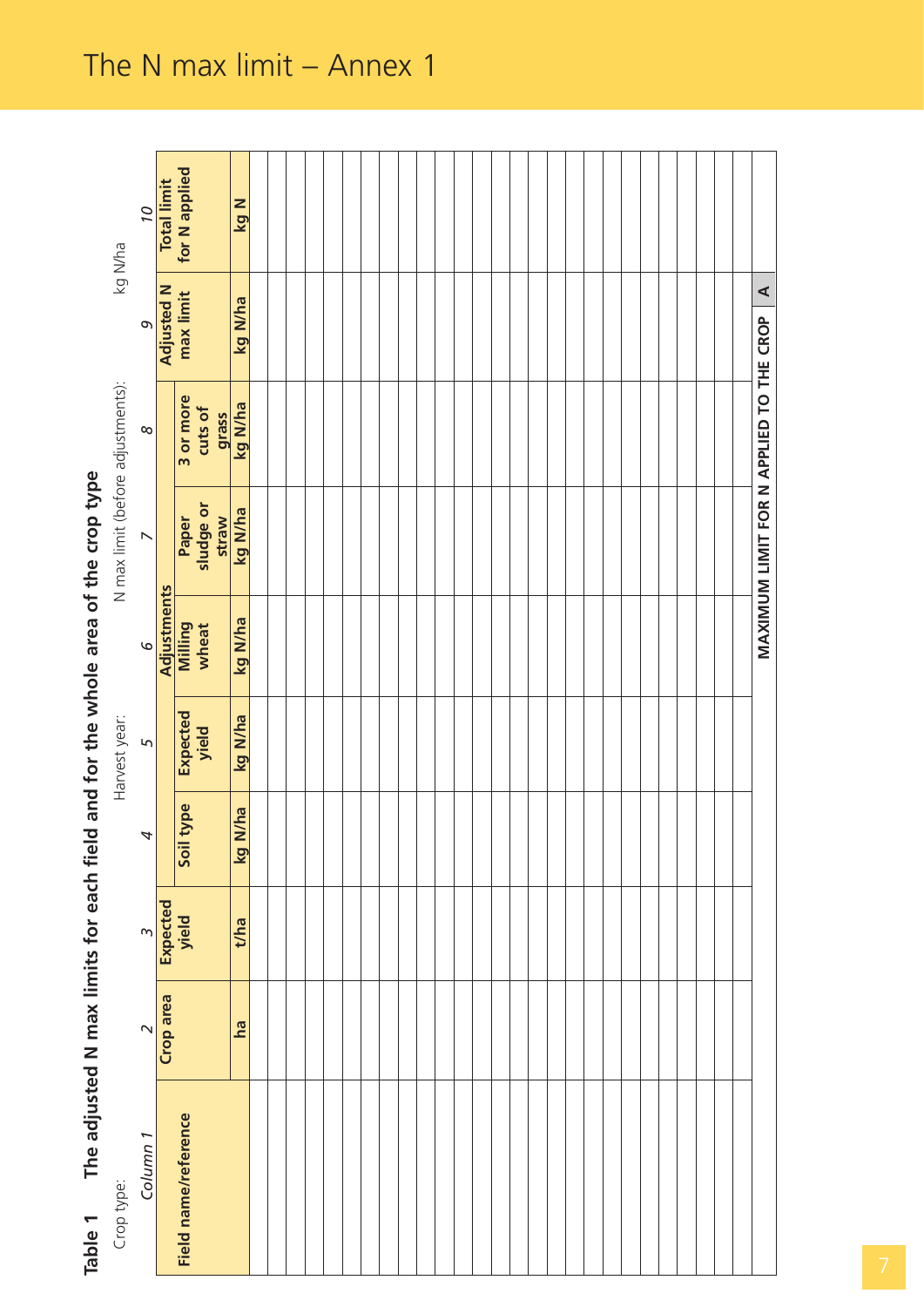#### **Step 3 Calculate the crop available nitrogen supplied from all livestock manure applications to the crop type**

Complete **Table 2** for each field growing the crop type and receiving one or more applications of livestock manure.

- **Column 1** Enter the field name/reference receiving the application of livestock manure. If the same field receives more than one application of livestock manure, use one row per application.
- **Column 2** Enter the cropped area of the field (ha).
- **Column 3** Enter the type of livestock manure applied (the different types are described in Table 7 in Leaflet 3).
- **Column 4** Enter the application rate of the manure (t/ha or m3/ha).
- **Column 5** Calculate the total quantity of manure applied to the field (multiply column 2 by column 4) and enter in column 5.

**Note:** *If you already know the total quantity of manure applied, you can enter this directly into column 5 and do not need to enter information in columns 2 or 4.*

- **Column 6** Enter the total nitrogen content of the manure. This must be based on either standard values for the manure type (see Table 7, Leaflet 3) or on the results of sampling and analysis.
- **Column 7** Enter the percentage of the manure total nitrogen content that is assumed to be available for crop uptake (see Table 8, Leaflet 3 for the standard values that must be used).
- **Column 8** Multiply column 5 by column 6, then multiply by the percentage value in column 7 to calculate the quantity of crop available nitrogen. Add up the values in column 8 for all applications of livestock manure to the crop type for all fields and enter this number in box **B** at the bottom of the column.

**Note:** *When multiplying using percentages you should first divide the percentage figure by 100 (e.g. 20% / 100 = 0.2).*

#### *Example*

*A grass field of 8 ha receives an application of 35m3 /ha of dairy slurry in late September. Therefore, the total amount of slurry applied is 35 m<sup>3</sup>/ha x 8 ha = 280 m<sup>3</sup>.* 

*The total nitrogen content of this manure type is 3 kg N/m3 (from the standard values in Table 7, Leaflet 3). Therefore, the total amount of N applied to the field is 280 m<sup>3</sup>*  $\times$  *3 kg N/m<sup>3</sup> = 840 kg N.* 

*You must assume that 20% of this nitrogen is available for crop uptake (see Table 8, Leaflet 3). Therefore, the total amount of crop available N applied to the field is 840 kg N x 0.2 = 168 kg N.*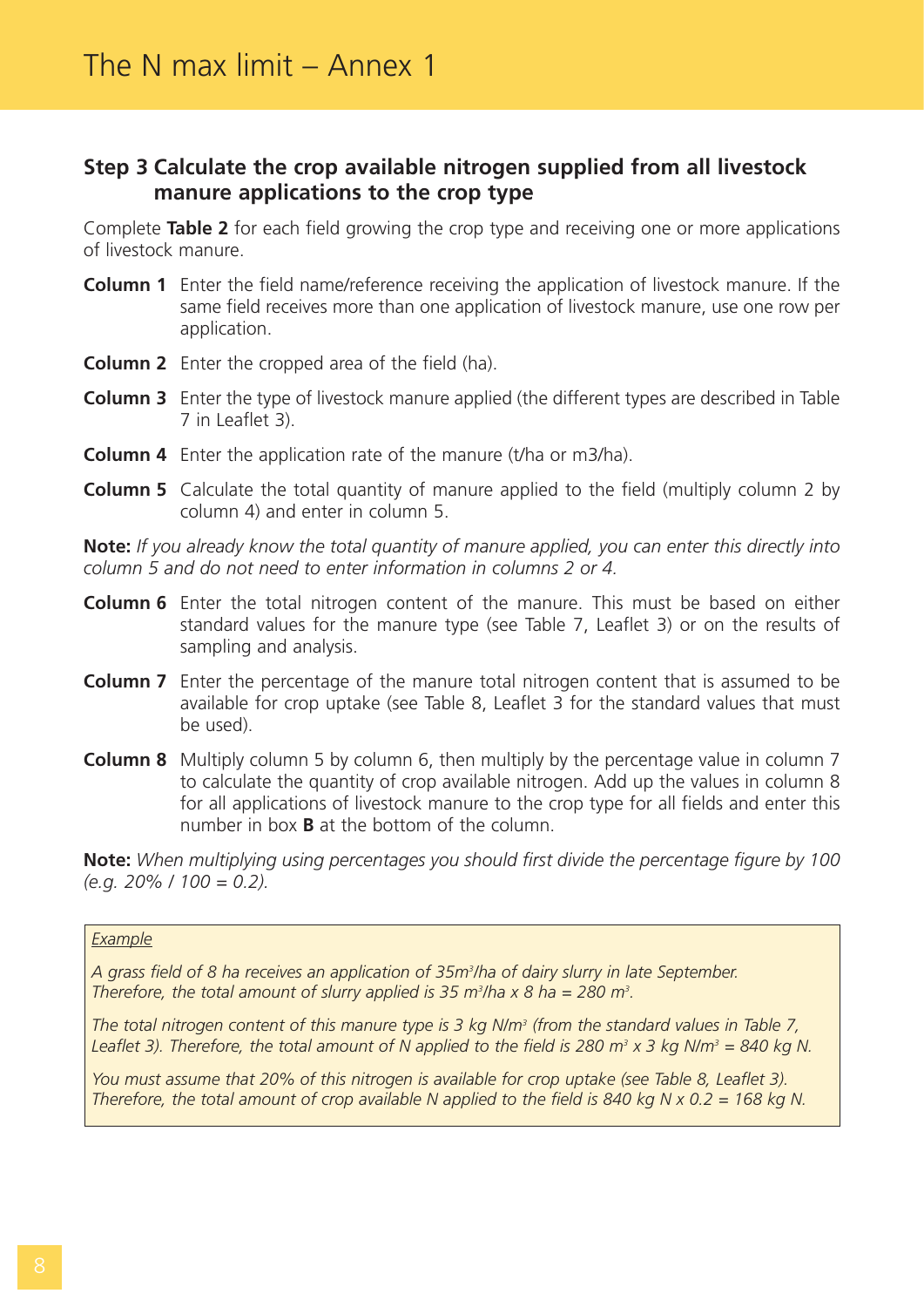| ימים המורכת הודגם הודגם האפגלוסטי אומים המורכת המורכת. |
|--------------------------------------------------------|
|                                                        |
|                                                        |
| J                                                      |
| 5<br>5<br>5<br>5<br>5                                  |
|                                                        |
|                                                        |

| Table 2 The crop available nitrogen from livestock manure applications |                   |              |                            |                     |                                                                                   |                                 |                                |
|------------------------------------------------------------------------|-------------------|--------------|----------------------------|---------------------|-----------------------------------------------------------------------------------|---------------------------------|--------------------------------|
| Crop type:                                                             |                   |              | Harvest year:              |                     |                                                                                   |                                 |                                |
| Column <sub>1</sub>                                                    | $\mathbf{\Omega}$ | $\infty$     | 4                          | $\sqrt{2}$          | $\circ$                                                                           | $\triangleright$                | $\infty$                       |
| Field name/reference                                                   | Crop area         | Manure type  | <b>Application rate</b>    | Quantity<br>applied | <b>Total N</b> content                                                            | availability<br><b>Manure N</b> | Crop available<br>$\mathbf{z}$ |
|                                                                        | ha                |              | t/ha or m <sup>3</sup> /ha | t or m <sup>3</sup> | kg/t or kg/m <sup>3</sup>                                                         | $\aleph$                        | kg N                           |
| Examples                                                               |                   |              |                            |                     |                                                                                   |                                 |                                |
| Woodside                                                               | 8.00              | Dairy slurry | 35                         | 280                 | 3.0                                                                               | 20                              | 168                            |
| Top field                                                              | 6.00              | Layer manure | $\infty$                   | 48                  | 16.0                                                                              | 50                              | 230                            |
|                                                                        |                   |              |                            |                     |                                                                                   |                                 |                                |
|                                                                        |                   |              |                            |                     |                                                                                   |                                 |                                |
|                                                                        |                   |              |                            |                     |                                                                                   |                                 |                                |
|                                                                        |                   |              |                            |                     |                                                                                   |                                 |                                |
|                                                                        |                   |              |                            |                     |                                                                                   |                                 |                                |
|                                                                        |                   |              |                            |                     |                                                                                   |                                 |                                |
|                                                                        |                   |              |                            |                     |                                                                                   |                                 |                                |
|                                                                        |                   |              |                            |                     |                                                                                   |                                 |                                |
|                                                                        |                   |              |                            |                     |                                                                                   |                                 |                                |
|                                                                        |                   |              |                            |                     |                                                                                   |                                 |                                |
|                                                                        |                   |              |                            |                     |                                                                                   |                                 |                                |
|                                                                        |                   |              |                            |                     |                                                                                   |                                 |                                |
|                                                                        |                   |              |                            |                     |                                                                                   |                                 |                                |
|                                                                        |                   |              |                            |                     |                                                                                   |                                 |                                |
|                                                                        |                   |              |                            |                     |                                                                                   |                                 |                                |
|                                                                        |                   |              |                            |                     |                                                                                   |                                 |                                |
|                                                                        |                   |              |                            |                     |                                                                                   |                                 |                                |
|                                                                        |                   |              |                            |                     |                                                                                   |                                 |                                |
|                                                                        |                   |              |                            |                     |                                                                                   |                                 |                                |
|                                                                        |                   |              |                            |                     |                                                                                   |                                 |                                |
|                                                                        |                   |              |                            |                     |                                                                                   |                                 |                                |
|                                                                        |                   |              |                            |                     |                                                                                   |                                 |                                |
|                                                                        |                   |              |                            |                     |                                                                                   |                                 |                                |
|                                                                        |                   |              |                            |                     |                                                                                   |                                 |                                |
|                                                                        |                   |              |                            |                     |                                                                                   |                                 |                                |
|                                                                        |                   |              |                            |                     |                                                                                   |                                 |                                |
|                                                                        |                   |              |                            |                     |                                                                                   |                                 |                                |
|                                                                        |                   |              |                            |                     |                                                                                   |                                 |                                |
|                                                                        |                   |              |                            |                     | TOTAL AMOUNT OF CROP AVAILABLE NITROGEN FROM ALL APPLICATIONS OF LIVESTOCK MANURE | $\mathbf{r}$                    |                                |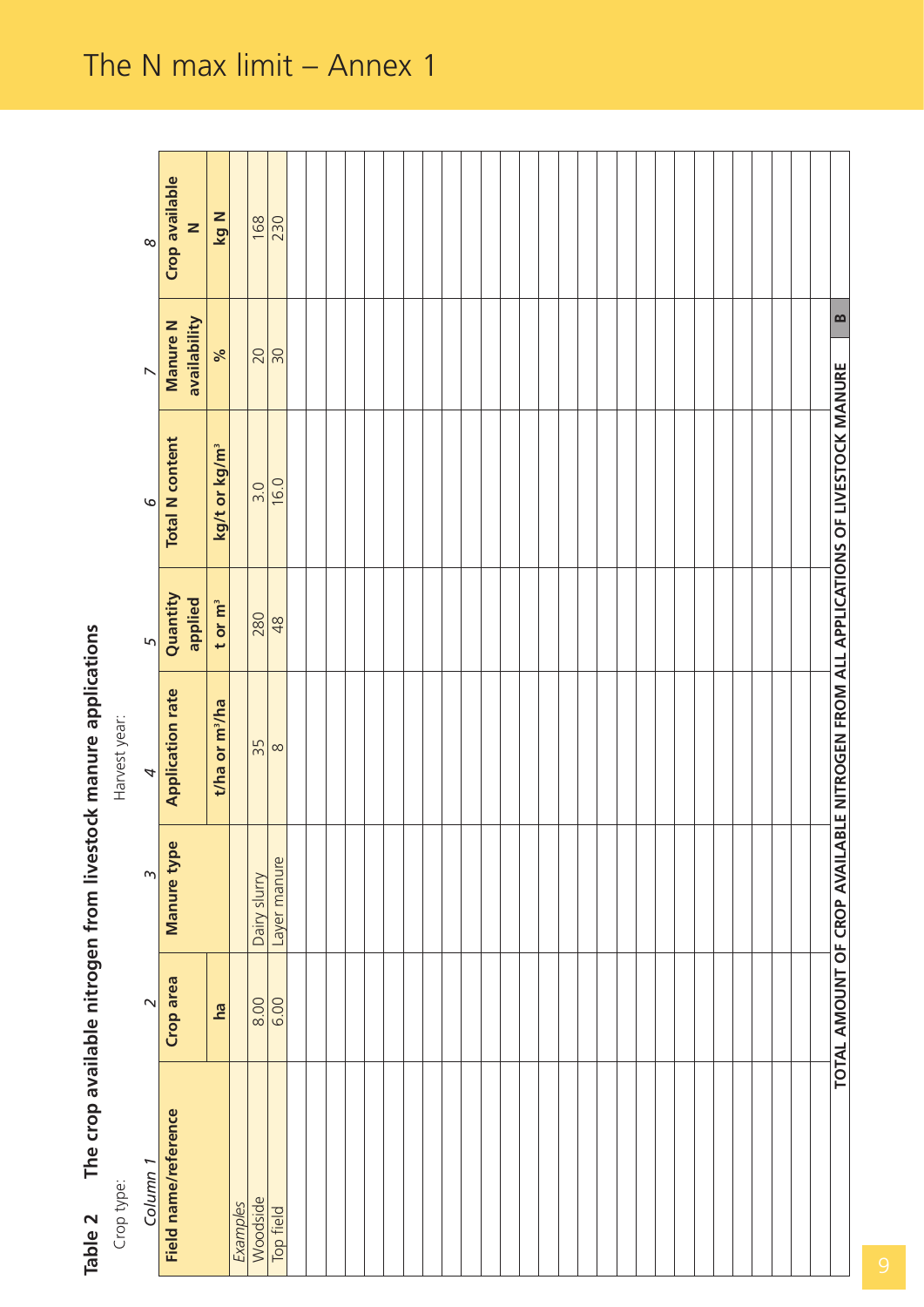#### **Step 4 Calculate the nitrogen supplied from all applications of manufactured nitrogen fertiliser to the crop type**

Complete **Table 3** for each field growing the crop type and receiving one or more applications of manufactured nitrogen fertiliser.

- **Column 1** Enter each field name/reference growing the crop type.
- **Column 2** Enter the cropped area of the field (ha).
- **Column 3** Enter the total rate of nitrogen (kg N/ha) from all applications of manufactured nitrogen fertiliser (e.g. for two applications, one at 40 kg N/ha and the other at 100 kg N/ha, the total rate is 140 kg N/ha).
- **Column 4** Multiply column 2 by column 3 to give the total amount of nitrogen from manufactured nitrogen fertiliser applied to each field. Add up the values in column 4 for all applications of manufactured nitrogen fertiliser made to the crop type across the farm and enter this number in box **C** at the bottom of the column.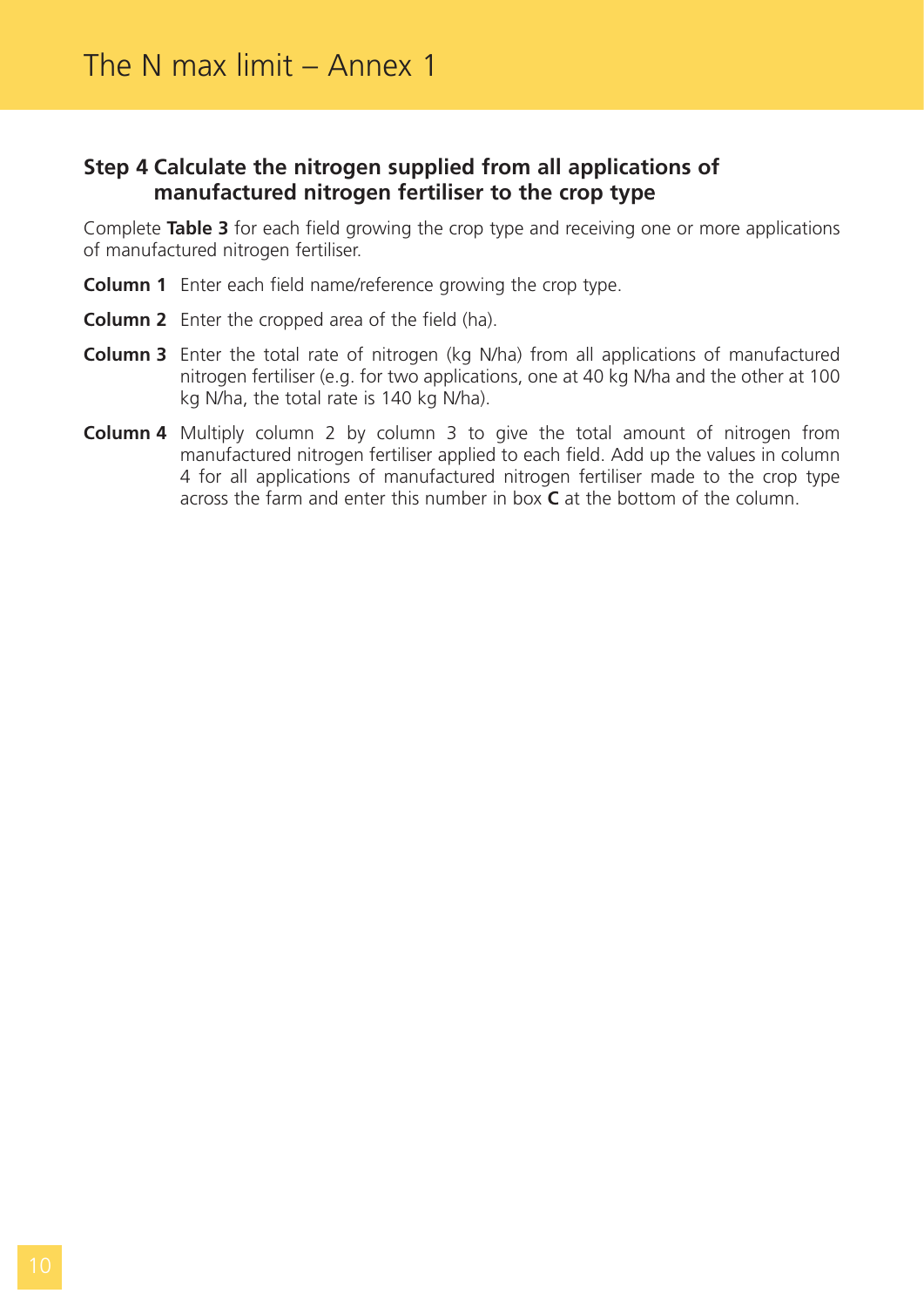# **Table 3 Nitrogen from applications of manufactured nitrogen fertiliser**

| Crop type:                                              |                  | Harvest year:              |                                                  |
|---------------------------------------------------------|------------------|----------------------------|--------------------------------------------------|
| Column 1                                                | $\overline{2}$   | $\mathfrak{Z}$             | $\overline{4}$                                   |
| <b>Field name/reference</b>                             | <b>Crop area</b> | <b>Total nitrogen rate</b> | Total amount of nitrogen<br>applied to the field |
|                                                         | ha               | kg N/ha                    | kg N                                             |
| Example                                                 |                  |                            |                                                  |
| Woodside                                                | 8.00             | 250                        | 2,000                                            |
|                                                         |                  |                            |                                                  |
|                                                         |                  |                            |                                                  |
|                                                         |                  |                            |                                                  |
|                                                         |                  |                            |                                                  |
|                                                         |                  |                            |                                                  |
|                                                         |                  |                            |                                                  |
|                                                         |                  |                            |                                                  |
|                                                         |                  |                            |                                                  |
|                                                         |                  |                            |                                                  |
|                                                         |                  |                            |                                                  |
|                                                         |                  |                            |                                                  |
|                                                         |                  |                            |                                                  |
|                                                         |                  |                            |                                                  |
|                                                         |                  |                            |                                                  |
|                                                         |                  |                            |                                                  |
|                                                         |                  |                            |                                                  |
|                                                         |                  |                            |                                                  |
|                                                         |                  |                            |                                                  |
|                                                         |                  |                            |                                                  |
|                                                         |                  |                            |                                                  |
|                                                         |                  |                            |                                                  |
|                                                         |                  |                            |                                                  |
|                                                         |                  |                            |                                                  |
|                                                         |                  |                            |                                                  |
|                                                         |                  |                            |                                                  |
|                                                         |                  |                            |                                                  |
|                                                         |                  |                            |                                                  |
|                                                         |                  |                            |                                                  |
|                                                         |                  |                            |                                                  |
|                                                         |                  |                            |                                                  |
|                                                         |                  |                            |                                                  |
|                                                         |                  |                            |                                                  |
|                                                         |                  |                            |                                                  |
|                                                         |                  |                            |                                                  |
| TOTAL AMOUNT OF N FROM MANUFACTURED NITROGEN FERTILISER |                  | $\mathsf{C}$               |                                                  |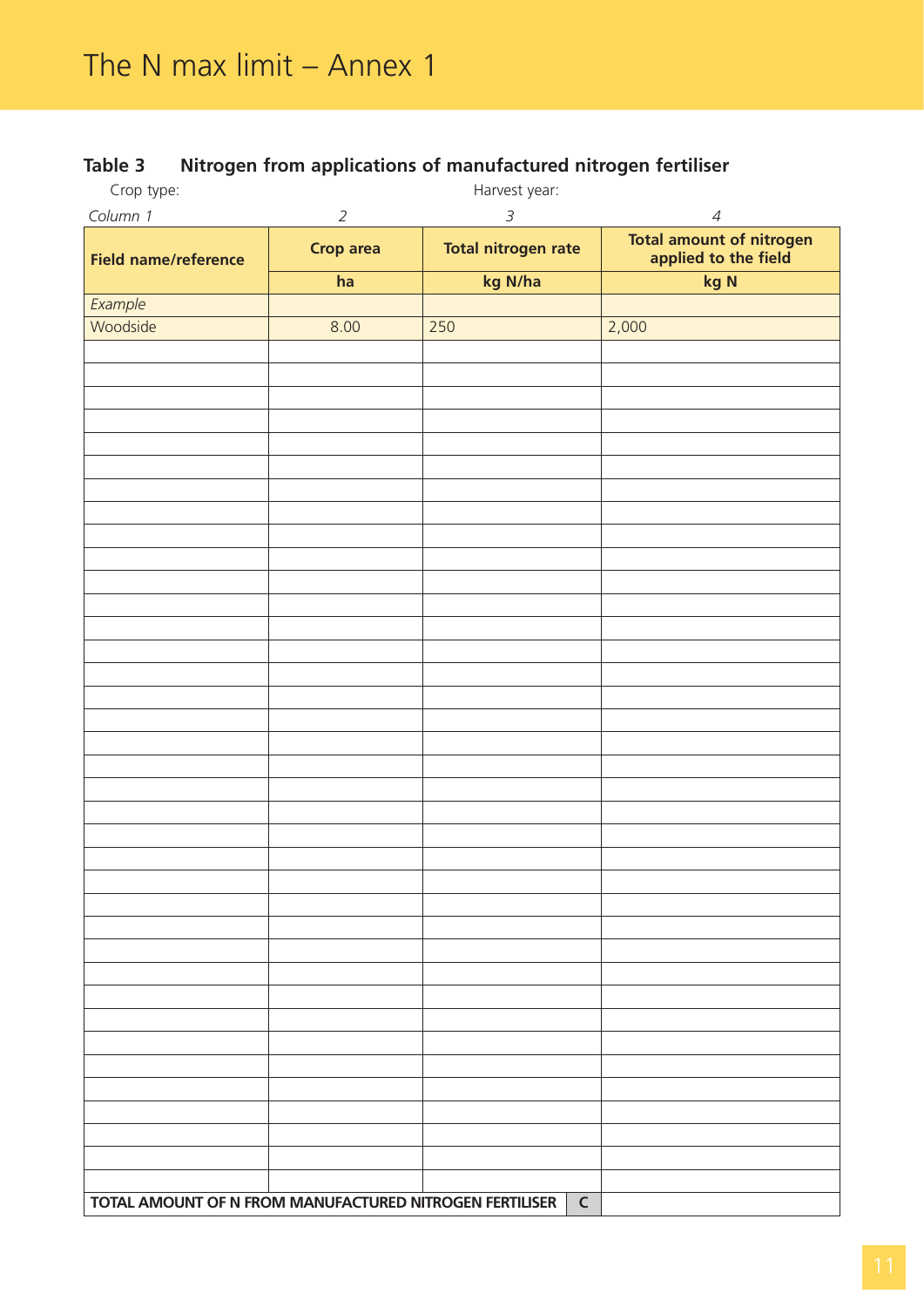# **Step 5 Calculate the total amount of nitrogen applied to the crop type**

- 1. Enter the total amount of crop available nitrogen from livestock manure (from **B**) and the total amount of nitrogen from manufactured nitrogen fertiliser (from **C**) in the relevant boxes below.
- 2. Add together **B** and **C** and record the result in box **D**. This figure represents the total amount of nitrogen applied to the crop type across the farm.

| Total amount of crop available<br>N from livestock manure |  | <b>Total amount of N from</b><br>manufactured nitrogen<br>fertiliser |     | <b>Total amount of N applied</b><br>to the crop type |
|-----------------------------------------------------------|--|----------------------------------------------------------------------|-----|------------------------------------------------------|
|                                                           |  |                                                                      | $=$ | kg N                                                 |

# **Step 6 Compare the total amount of nitrogen applied to the crop type to the maximum limit for N applications to the crop type**

- 1. Use the boxes below to compare the total amount of nitrogen applied to the crop type (**D** from Step 5) with the maximum limit for nitrogen applications to the crop type (**A** from Step 2).
- 2. If **D** is larger than **A,** then you have breached the N max limit for this crop type. This means that you are not compliant with the Regulations.